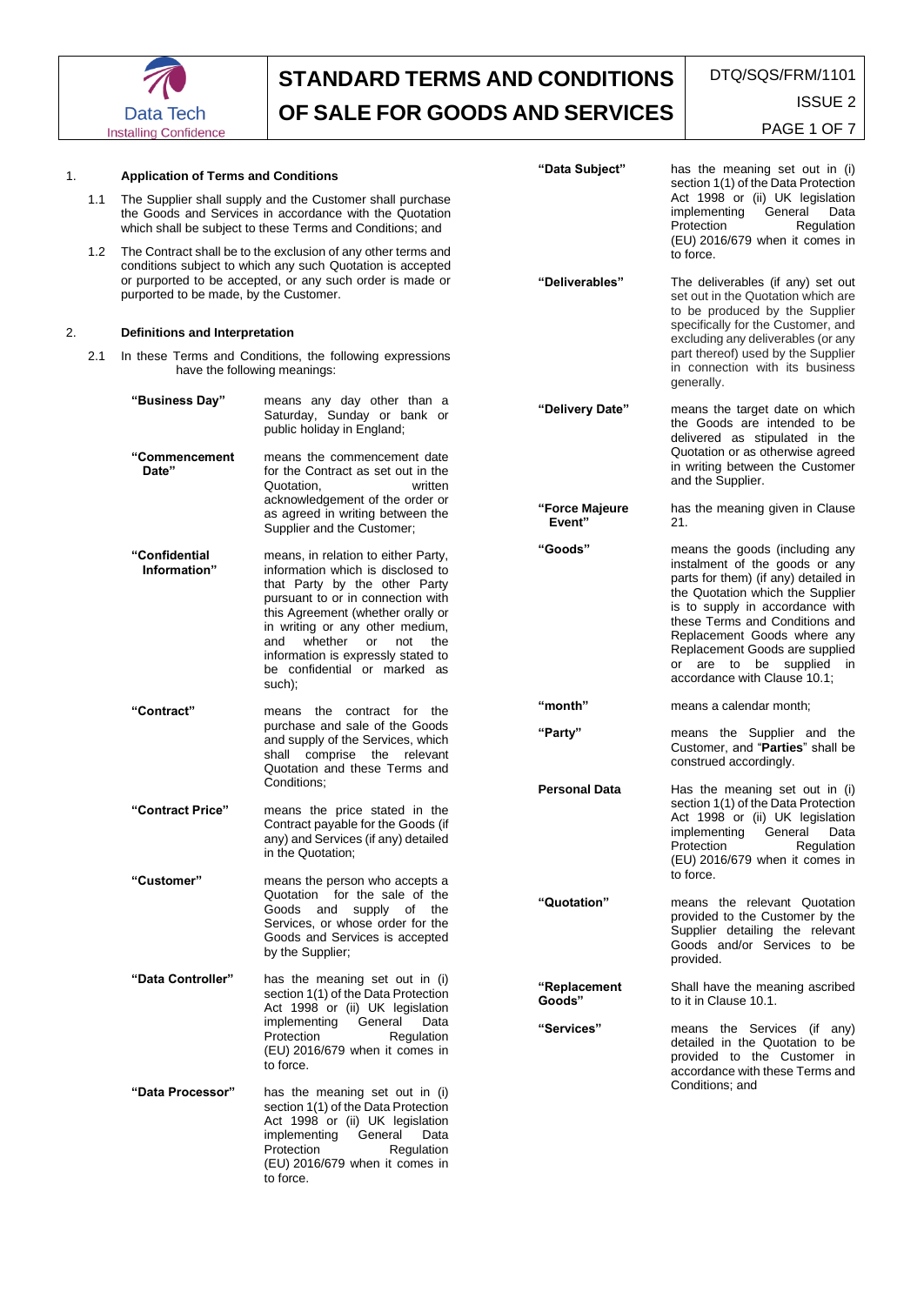

**"Supplier"** means DATA TECH HOLDINGS LIMITED, a company registered in England under company no. 11728816 whose registered office is situate at Unit 4 Gateway Business Centre, Tom Cribb Road, London, SE28 0EZ.

- 2.2 Each reference in these Terms and Conditions to:
- 2.2.1 "writing", and any cognate expression, includes a reference to any communication effected by electronic or facsimile transmission or similar means;
- 2.2.2 a statute or a provision of a statute is a reference to that statute or provision as amended or re-enacted at the relevant time;
- 2.2.3 "these Terms and Conditions" is a reference to these Terms and Conditions as amended or supplemented at the relevant time;
- 2.2.4 a Clause is a reference to a clause of these Terms and Conditions.
- 2.3 The headings used in these Terms and Conditions are for convenience only and shall have no effect upon the interpretation of these Terms and Conditions.
- 2.4 Words imparting the singular number shall include the plural and vice versa.
- 2.5 References to any gender shall include the other gender.
- 2.6 Any words following the terms **including, include, in particular, for example** or other similar expression shall be construed as illustrative and shall not limit the sense of the words, description, definition, phrase or term preceding those terms.

### 3. **Basis of Sale and Service**

- 3.1 The Supplier's employees or agents are not authorised to make any representations concerning the Goods or Services unless confirmed by authorised representatives of the Supplier in writing. In entering into the Contract the Customer acknowledges that it does not rely on, and waives any claim for breach of, any such representations which are not so confirmed.
- 3.2 No variation to these Terms and Conditions shall be binding unless agreed in writing between the authorised representatives of the Customer and the Supplier.
- 3.3 Sales literature, price lists and other documents issued by the Supplier in relation to the Goods and Services are subject to alteration without notice and do not constitute offers to sell the Goods or Services which are capable of acceptance. Illustrations, photographs or descriptions whether in catalogues, brochures, price lists or other documents issued by the Supplier are intended as a guide only and shall not be binding on the Supplier.
- 3.4 Any purchase order placed by the Customer shall be deemed to be an offer by the Customer to the Supplier to purchase the Goods and to be supplied with the Services on the basis of the Quotation and in accordance with these Terms and Conditions.
- 3.5 No contract for the sale of the Goods or the supply of the Services shall be accepted by the Supplier or binding on the Supplier unless the Supplier has accepted an order placed by the Customer by issuing an order acknowledgement in response to the Customer's purchase order.
- 3.6 Any typographical, clerical or other accidental errors or omissions in any sales literature, Quotation, price list,

acceptance of offer, invoice or other document or information issued by the Supplier shall be subject to correction without any liability on the part of the Supplier.

### 4. **The Goods**

- 4.1 The specification (if any) for the Goods shall be that set out in the Quotation.
- 4.2 The Supplier reserves the right to make any changes in the specification of the Goods which do not materially affect their quality or performance where (i) such changes are required to conform to any applicable law or regulatory requirements or (ii) the Goods are to be supplied to the Customer's specification and in each case (i) and (ii) the Supplier shall notify the Customer in any such event.
- 4.3 No order which has been accepted by the Supplier may be cancelled or amended by the Customer except with the agreement in writing of the Supplier on the terms that the Customer shall indemnify the Supplier in full against all loss (including loss of profit), costs (including the cost of all labour and materials used), damages, charges and expenses incurred by the Supplier as a result of such cancellation.

## 5. **The Services**

- 5.1 The specification for the Services supplied shall be that set out in the Quotation. The Supplier shall perform the Services in accordance with the specification in all material respects.
- 5.2 With effect from the Commencement Date the Supplier shall, in consideration of the price being paid in accordance with Clauses 7 and 8 provide the Services expressly identified in the Quotation.
- 5.3 The Supplier shall perform the Services identified in the Quotation with reasonable care and skill.
- 5.4 The Supplier reserves the right to amend the specification of the Services if necessary to comply with any applicable law or regulatory requirement, or if the amendment will not materially affect the nature or quality of the Services, and the Supplier shall notify the Customer in any such event.
- 5.5 The Supplier shall endeavour to perform the Services under the Contract in accordance with any target timescales detailed in the Quotation, but such timescales are estimates only and time will not be of the essence in the performance of the Services.

## 6. **Customer obligations**

- 6.1 The Customer shall:
	- 6.1.1 ensure that the Quotation and the terms of the purchase order and any goods or service specification are complete and accurate;
	- 6.1.2 co-operate with the Supplier in all matters relating to the Services;
	- 6.1.3 provide the Supplier, its employees, agents, consultants and subcontractors, with access to the Customer's premises, office accommodation and other facilities as reasonably required by the Supplier to provide the Services;
	- 6.1.4 provide the Supplier with such information and materials as the Supplier may reasonably require in order to supply the Services, and ensure that such information is complete and accurate in all material respects;
	- 6.1.5 prepare the Customer's premises for the supply of the Services;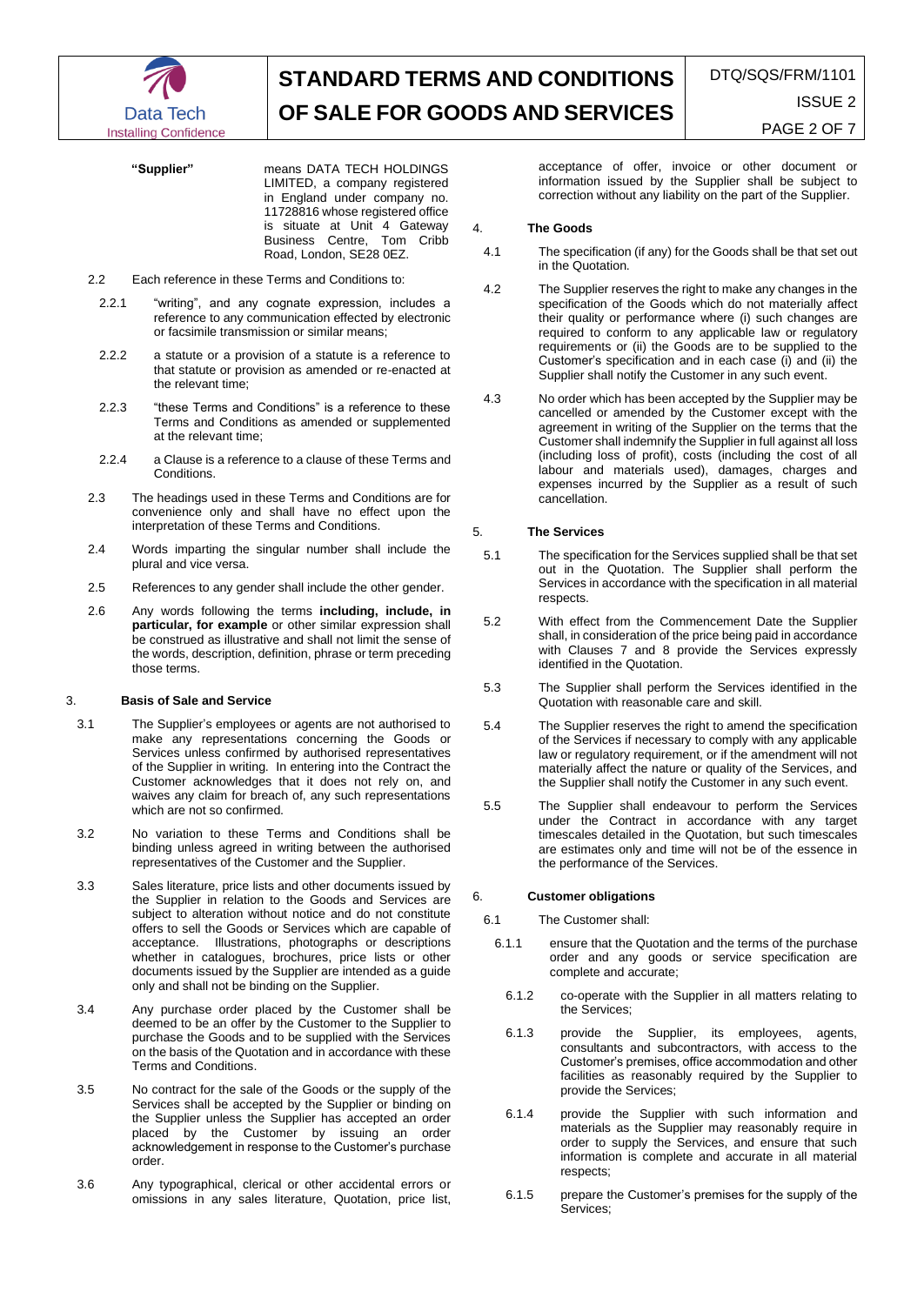

- 6.1.6 obtain and maintain all necessary licences, permissions and consents which may be required for the Services before the date on which the Services are to start;
- 6.1.7 keep all materials, equipment, documents and other property of the Supplier ("**Supplier Materials**") at the Customer's premises in safe custody at its own risk, maintain the Supplier Materials in good condition until returned to the Supplier, and not dispose of or use the Supplier Materials other than in accordance with the Supplier's written instructions or authorisation; and
- 6.1.8 comply with any additional obligations set out in any Quotation and in any service or goods specification.

## 7. **Price**

- 7.1 The price of the Goods and Services shall be the prices stated in the Supplier's Quotation or such other price as may be agreed in writing by the Supplier and the Customer.
- 7.2 The Supplier reserves the right, by giving written notice to the Customer at any time before delivery or provision, to increase the price of the Goods and/or Services to reflect any increase in the cost to the Supplier which is due to any factor beyond the control of the Supplier (including, without limitation, any foreign exchange fluctuation, currency regulation, alteration of duties, significant increase in the costs of labour, materials or other costs of manufacture, and increased Supplier costs), any change in delivery dates, quantities or specifications for the Goods and Services which are requested by the Customer, or any delay caused by any instructions of the Customer or failure of the Customer to give the Supplier adequate information or instructions.
- 7.3 Except as otherwise stated under the terms of any Quotation and unless otherwise agreed in writing between the Customer and the Supplier, all prices are exclusive of the Supplier's charges for packaging and transport, which shall be invoiced to the Customer in addition.
- 7.4 The price is exclusive of any applicable value added tax, excise, sales taxes or levies of a similar nature which are imposed or charged by any competent fiscal authority in respect of the Goods and Services, which the Customer shall be additionally liable to pay to the Supplier.

# 8. **Payment**

- 8.1 Subject to any special terms agreed in writing between the Customer and the Supplier (including in the Quotation), the Supplier shall invoice the Customer for the price of the Goods and Services on or at any time after delivery of the Goods and/or the provision of the Services (or the relevant portion thereof) (as applicable), unless, in the case of Goods, the Goods are to be collected by the Customer or the Customer wrongfully fails to take delivery of the Goods, in which event the Supplier shall be entitled to invoice the Customer for the price of the relevant Goods (as stated in the relevant Quotation) at any time after the Supplier has notified the Customer that the Goods are ready for collection or (as the case may be) the Supplier has tendered delivery of the Goods.
- 8.2 The Customer shall pay the price of the Goods and Services (less any discount or credit allowed by the Supplier) within 30 days of the date of the Supplier's invoice or otherwise in accordance with such credit terms as may have been agreed in writing between the Customer and the Supplier in respect of the Contract. Payment shall be made on the due date notwithstanding that delivery or provision may not have taken place and/or that the property in the Goods has not passed to the Customer. The time for the payment of Supplier's invoices shall be of

the essence of the Contract. Receipts for payment will be issued only upon request.

- 8.3 All payments shall be made to the Supplier as indicated on the relevant invoice issued by the Supplier or as confirmed by the Supplier in writing.
- 8.4 All amounts due under the Contract shall be paid in full without any set-off, counterclaim, deduction or withholding (other than any deduction or withholding of tax as required by law).

## 9. **Delivery and Performance**

- 9.1 Delivery of the Goods shall be made by the Supplier delivering the Goods to the place in the United Kingdom specified in the Quotation or, if no place of delivery is so specified, by the Customer collecting the Goods at the Supplier's premises at any time after the Supplier has notified the Customer that the Goods are ready for collection.
- 9.2 The Delivery Date is approximate only and time for delivery shall not be of the essence unless previously agreed by the Supplier in writing. The Goods may be delivered by the Supplier in advance of the Delivery Date upon giving reasonable notice to the Customer.
- 9.3 With effect from the Commencement Date the Supplier shall, in consideration of the price being paid in accordance with these Terms and Conditions and the Quotation provide the Services expressly identified in the Quotation. The timeframe contained in the Quotation for performance of the Services shall be an estimate only.

# 10. **Non-Delivery of Goods**

- 10.1 If the Supplier fails to deliver the Goods by the Delivery Date, the Customer shall notify the Supplier of the same in writing and shall afford the Supplier a reasonable amount of time (and in any event not less than 10 days) from and including the date of receipt by the Supplier of the Customer's written notification (the "**Rectification Period**") to provide suitable replacement goods ("**Replacement Goods**"). In the event that the Supplier fails to deliver the Replacement Goods within the Rectification Period its liability shall be limited to the costs and expenses incurred by the Customer in obtaining replacement goods of similar description and quality in the cheapest market available, less the price of the Goods. The Supplier shall have no liability for any failure to deliver the Goods to the extent that such failure is caused by a Force Majeure Event or the Customer's failure to provide the Supplier with adequate delivery instructions for the Goods or any relevant instruction related to the supply of the Goods.
- 10.2 If the Customer fails to accept delivery of the Goods within three Business Days of the Supplier notifying the Customer that the Goods are ready, then except where such failure or delay is caused by a Force Majeure Event or by the Supplier's failure to comply with its obligations under the Contract in respect of Goods:
- 10.2.1 delivery of the Goods shall be deemed to have been completed at 9.00 am on the third Business Day following the day on which the Supplier notified the Customer that the Goods were ready; and
- 10.2.2 the Supplier shall store the Goods until delivery takes place, and charge the Customer for all related costs and expenses (including insurance).
- 10.3 If ten Business Days after the Supplier notified the Customer that the Goods were ready for delivery the Customer has not accepted delivery of them, the Supplier may at its election either (i) resell or otherwise dispose of part of all of the Goods or (ii) invoice the Customer for all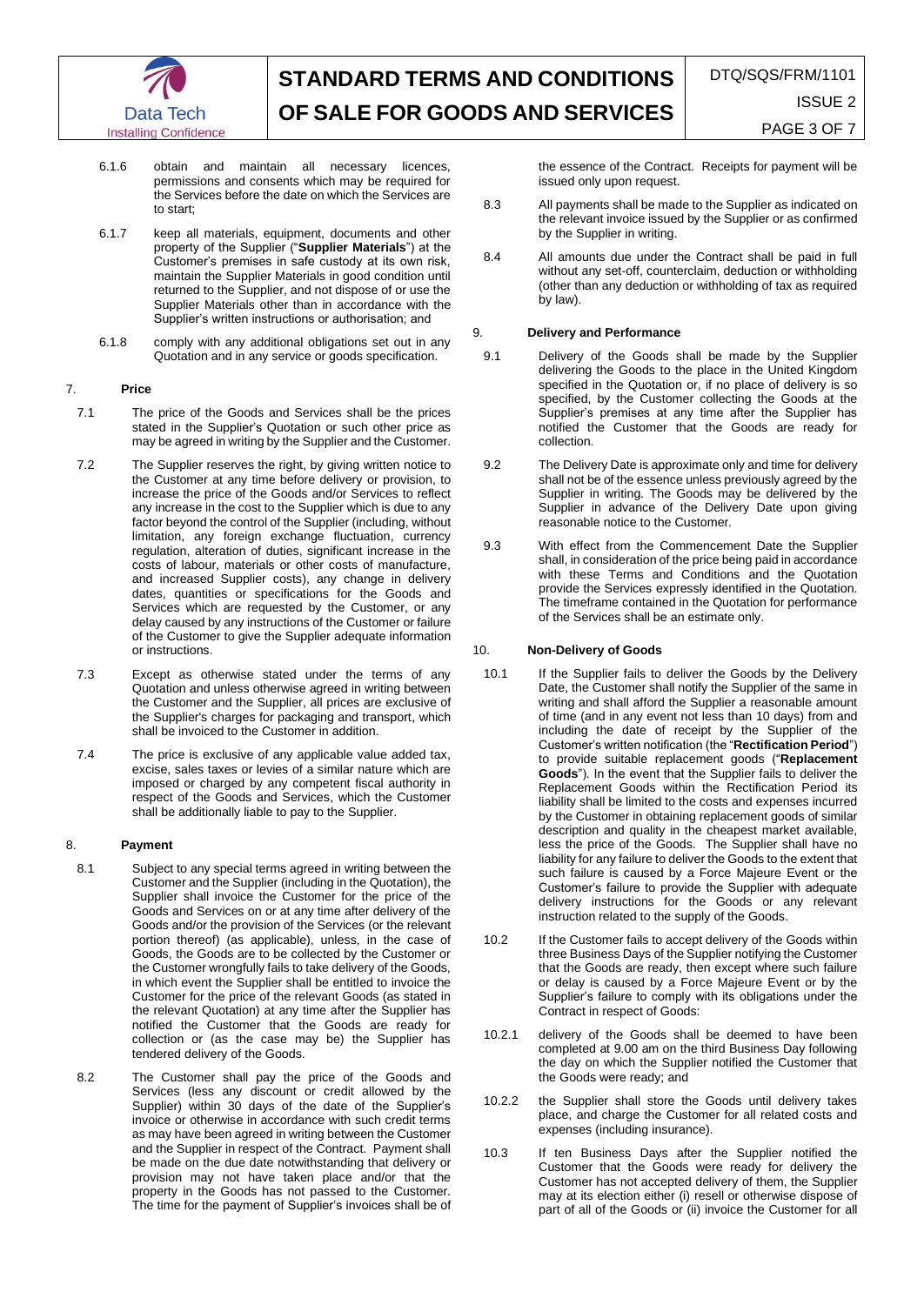

or part of the relevant Goods in accordance with Clause 8.1 or (iii) implement a combination of (i) and (ii).

## 11. **Risk and Retention of Title**

- 11.1 Risk of damage to or loss of the Goods shall pass to the Customer at:
- 11.1.1 in the case of Goods to be delivered at the Supplier's premises, the time when the Supplier notifies the Customer that the Goods are available for collection;
- 11.1.2 in the case of Goods to be delivered otherwise than at the Supplier's premises, the time of delivery or, if the Customer wrongfully fails to take delivery of the Goods, the time when the Supplier has tendered delivery of the Goods; or
- 11.1.3 in the case of Goods being installed by the Supplier, the time that the Supplier notifies the Customer that the installation is complete.
- 11.2 Notwithstanding delivery and the passing of risk in the Goods, or any other provision of these Terms and Conditions, legal and beneficial title to the Goods shall not pass to the Customer until the Supplier has received in cash or cleared funds payment in full of the price of the Goods.
- 11.3 Until payment has been made to the Supplier in accordance with these Terms and Conditions and title in the Goods has passed to the Customer, the Customer shall be in possession of the Goods as bailee for the Supplier and the Customer shall store the Goods separately and in an appropriate environment, shall ensure that they are identifiable as being supplied by the Supplier and shall insure the Goods against all reasonable risks.
- 11.4 The Customer shall not be entitled to pledge or in any way charge by way of security for any indebtedness any of the Goods which remain the property of the Supplier, but if the Customer does so all money owing by the Customer to the Supplier shall (without prejudice to any other right or remedy of the Supplier) forthwith become due and payable.
- 11.5 The Supplier reserves the right to repossess any Goods in which the Supplier retains title without notice. The Customer irrevocably authorises the Supplier to enter the Customer's premises during normal business hours for the purpose of repossessing the Goods in which the Supplier retains title and inspecting the Goods to ensure compliance with the storage and identification requirements of sub-Clause 11.3.
- 11.6 The Customer's right to possession of the Goods in which the Supplier maintains legal and beneficial title shall terminate if:
- 11.6.1 the Customer commits or permits any material breach of his obligations under these Terms and Conditions;
- 11.6.2 the Customer enters into a voluntary arrangement under Parts I or VIII of the Insolvency Act 1986, the Insolvent Partnerships Order 1994 (as amended), or any other scheme or arrangement is made with his creditors;
- 11.6.3 the Customer is or becomes the subject of a bankruptcy order or takes advantage of any other statutory provision for the relief of insolvent debtors;
- 11.6.4 the Customer convenes any meeting of its creditors, enters into voluntary or compulsory liquidation, has a receiver, manager, administrator or administrative receiver appointed in respect of its assets or undertaking or any part thereof, any documents are filed with the court for the appointment of an administrator in respect of the Customer, notice of intention to appoint an administrator is given by the Customer or any of its

directors or by a qualifying floating charge-holder (as defined in paragraph 14 of Schedule B1 of the Insolvency Act 1986), a resolution is passed or petition presented to any court for the winding up of the Customer or for the granting of an administration order in respect of the Customer, or any proceedings are commenced relating to the insolvency or possible insolvency of the Customer.

## 12. **Assignment**

- 12.1 The Supplier may at any time assign, mortgage, charge, subcontract, delegate, declare a trust over or deal in any other manner with any or all of its rights and obligations under the Contract.
- 12.2 The Customer shall not assign, transfer, mortgage, charge, subcontract, declare a trust over or deal in any other manner with any of its rights and obligations under the Contract without the prior written consent of the Supplier.

### 13. **Defective Goods**

- 13.1 Subject to Clause 13.3, the Supplier warrants that on delivery and for a period of 12 months from the date of delivery of the relevant Goods, or other warranty period stated in the Quotation or otherwise agreed in writing between authorised representatives of the Supplier and the Customer ("**warranty period**") the relevant Goods shall:
	- 13.1.1 conform in all material respects with their description and any specification stated in the Quotation;
	- 13.1.2 be free from material defects in design, material and workmanship; and
	- 13.1.3 be of satisfactory quality (within the meaning of the Sale of Goods Act 1979)
- 13.2 Subject to Clause 13.3, the Supplier shall, at its option, repair or replace the defective Goods, or refund the price of the defective Goods in full if:
	- 13.2.1 the Customer gives notice in writing during the warranty period within a reasonable time of discovery that some of all of the Goods do not comply with the warranty set out in Clause 13.1;
	- 13.2.2 the Supplier is given a reasonable opportunity of examining such Goods and agrees that they are not in compliance with 13.1;
- 13.2.3 the Customer (if asked to do so by the Supplier) returns such Goods to the Supplier's place of business at the Customer's cost.
- 13.3 The Supplier shall be under no liability for the Goods' failure to comply with the warranty in Clause 13.1 in respect of any defect arising from fair wear and tear, or any wilful damage, negligence, subjection to abnormal working conditions, failure to follow the Supplier's instructions (whether given orally or in writing), misuse, repair or alteration of the Goods without the Supplier's prior approval, or any other act or omission on the part of the Customer, its employees or agents or any third party, if the Customer makes any further use of such Goods after giving a notice in accordance with Clause 13.2, or if the Goods differ from their description or the specification as a result of changes made pursuant to Clause 4.2.
- 13.4 Where the Goods have the benefit of a manufacturer's warranty the Customer shall claim under the manufacturer's warranty in preference to the warranty at Clause 13.1 and the Supplier shall assist the Customer in claiming against the manufacturer's warranty, and to the extent requested by the Customer shall act as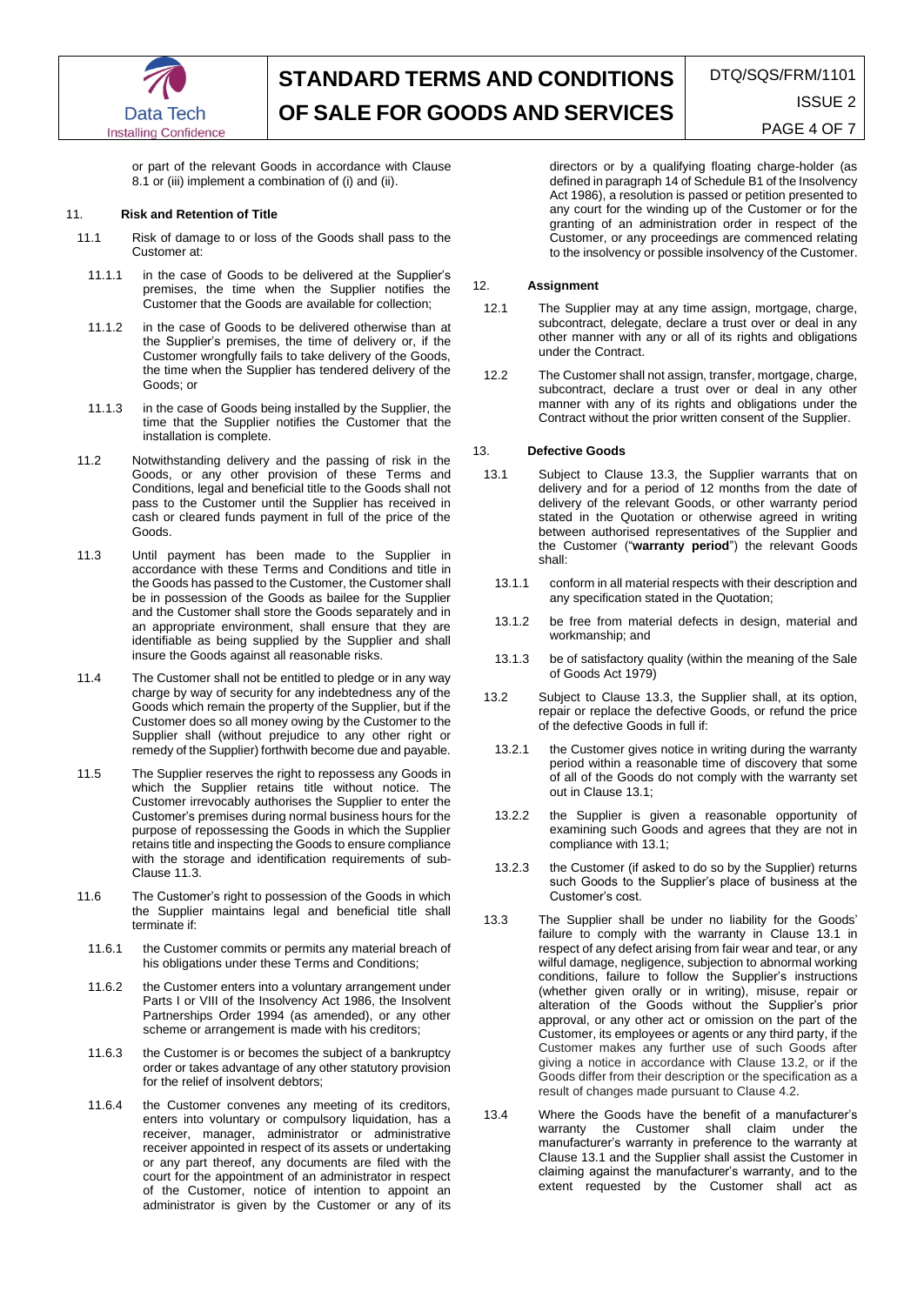

administrator in respect of any claim against the manufacturer's warranty.

- 13.5 Subject as expressly provided in these Terms and Conditions, and except where the Goods are sold under a consumer sale, all warranties, conditions or other terms implied by statute or common law are excluded to the fullest extent permitted by law.
- 13.6 Except as provided in this Clause 13, the Supplier shall have no liability to the Customer in respect of the Goods' failure to comply with the warranty set out in Clause 13.1.
- 13.7 The Customer shall be responsible for ensuring that, except to the extent that instructions as to the use or sale of the Goods are contained in the packaging or labelling of the Goods, any use or sale of the Goods by the Customer is in compliance with all applicable statutory requirements and that handling and sale of the Goods by the Customer is carried out in accordance with directions given by the Supplier or any competent governmental or regulatory authority and the Customer will indemnify the Supplier against any liability loss or damage which the Supplier might suffer as a result of the Customer's failure to comply with this condition.

## 14. **Customer's Default**

## 14.1 If:

- 14.1.1 The Customer fails to make payment to the Supplier of overdue sums in full within 7 days of the date of a written notice from the Supplier advising the Customer that the relevant sums are overdue;
- 14.1.2 the Customer fails to perform or observe any of its obligations hereunder or is otherwise in breach of the Contract (in each case other than in respect of its payment obligations);
- 14.1.3 the Customer becomes subject to an administration order or enters into a voluntary arrangement under Parts I or VIII of the Insolvency Act 1986 or the Insolvent Partnerships Order 1994 (as amended) or (being an individual or firm) becomes bankrupt or (being a company) goes into liquidation;
- 14.1.4 an encumbrancer takes possession, or a receiver is appointed, of any of the property or assets of the Customer;
- 14.1.5 the Customer ceases, or threatens to cease, to carry on business; or
- 14.1.6 the Supplier reasonably apprehends that any of the events mentioned above is about to occur in relation to the Customer and notifies the Customer accordingly then, without prejudice to any other right or remedy available to the Supplier, the Supplier shall without any liability to the Customer be entitled at its discretion to:
	- i. cancel the Contract or suspend any further deliveries of Goods or supplies of Services;
	- ii. if Goods have been delivered or if Services have been supplied by the Supplier but not paid for, the price shall become immediately due and payable notwithstanding any previous agreement or arrangement to the contrary.
	- iii. appropriate any payment made by the Customer to such of the Goods and/or Services (or the goods and/or services supplied under any other contract between the Customer and the Supplier) as the Supplier may think fit (notwithstanding any purported appropriation by the Customer).

14.2 In the event that the Customer does not pay any sum by the relevant due date, the Supplier may (without prejudice to any other right or remedy available to the Supplier) charge the Customer interest (both before and after any judgement) from the relevant due date on the amount unpaid, at the rate of 8% per annum above the Bank of England's base rate from time to time in force, until payment in full is made (a part of a month being treated as a full month for the purpose of calculating interest).

# 15. **Intellectual Property Rights**

- 15.1 All Intellectual Property Rights in or arising out of or in connection with the Services (other than Intellectual Property Rights in any materials provided by the Customer) shall be owned by the Supplier.
- <span id="page-4-0"></span>15.2 The Supplier grants to the Customer a fully paid-up, worldwide, non-exclusive, royalty free licence during the term of the Contract to use the Deliverables (excluding materials provided by the Customer) for the purpose of receiving and using the Goods, Services and the Deliverables in its business only.
- 15.3 The Customer shall not sub-license, assign or otherwise transfer the rights granted by Clause [15.2.](#page-4-0)
- 15.4 The Customer grants the Supplier a fully paid-up, nonexclusive, royalty-free non-transferable licence to use, copy and modify any materials provided by the Customer to the Supplier for the term of the Contract for the purposes of providing the Goods and Services to the Customer.
- 15.5 Any third party owned Intellectual Property Rights contained in or related to the Deliverables, the Goods and the Services shall be made available subject to(i) entry by the Customer in to a separate licence agreement with the relevant third party and (ii) the terms of such licence agreement.

# 16. **Data Protection**

- 16.1 To the extent that the Supplier processes Personal Data on behalf of the Customer under or in connection with these Terms and Conditions i) it is hereby agreed that as between the Supplier and Customer, the Supplier shall act as Data Processor in relation to such activities and:
- 16.1.1 The Supplier shall process Personal Data only in accordance with the Customer's instructions from time to time and shall not process the Personal Data for any purposes than those expressly authorised by the Customer;
- 16.1.2 The Supplier shall take all reasonable steps to ensure the reliability of all its employees who have access to the Personal Data;
- 16.1.3 The Customer warrants that it has in place the necessary consents from the Data Subjects to enable the Supplier to lawfully process and transfer such Personal Data on behalf of the Customer as required under or in connection with these terms; and
- 16.1.4 The Customer acknowledges that the Supplier is reliant on the Customer for direction as to the extent to which the Supplier is entitled to use and process the Personal Data. Consequently, the Supplier will not be liable for any claim brought by a Data Subject arising form any action or omission resulted directly from the Customer's instructions.
- 16.2 Each party warrants to the other that it will process the Personal Data in compliance with all applicable laws, enactments, regulations, orders, standards and other similar instruments.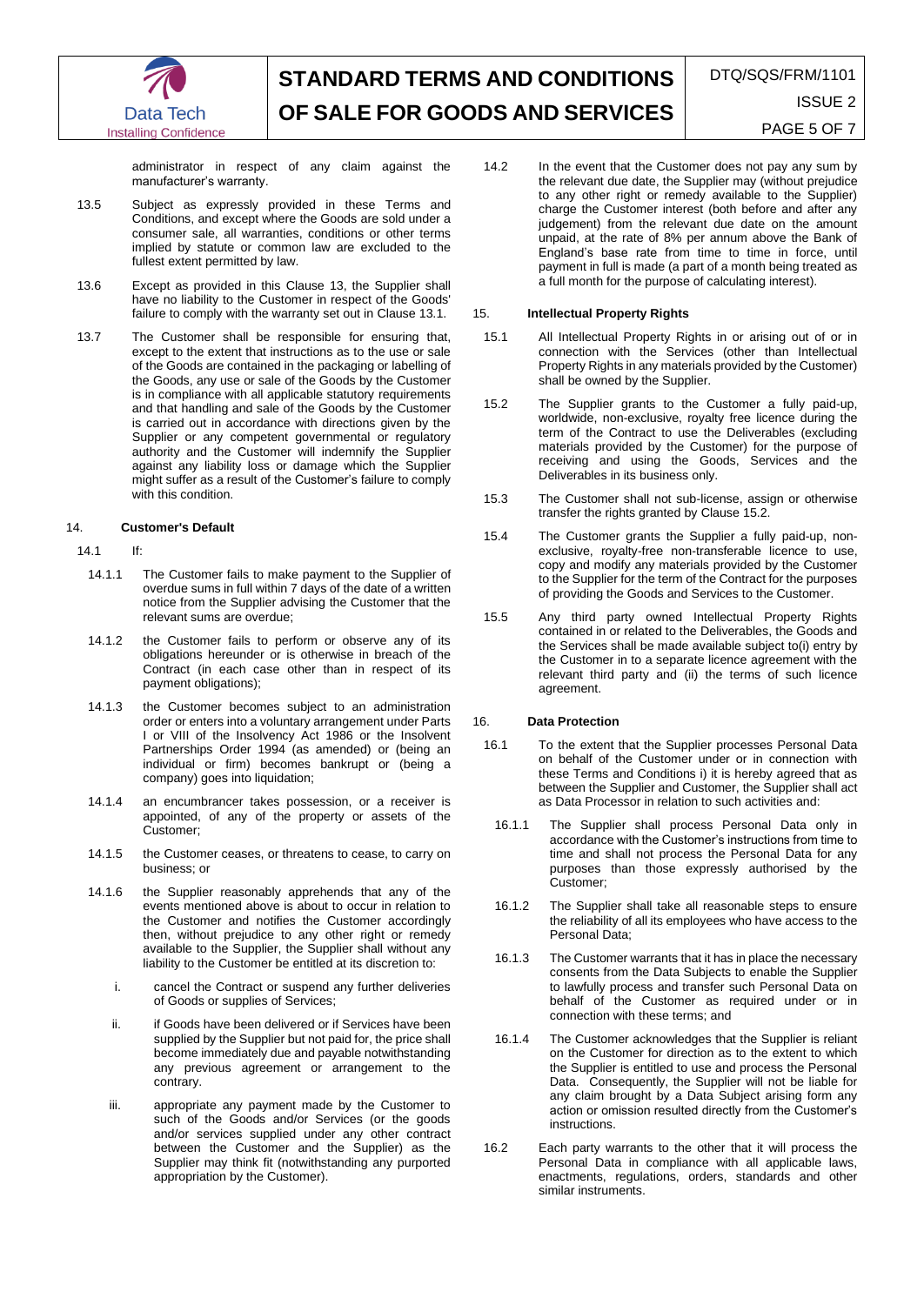

- 16.3 Subject to Clause 17, the Supplier shall indemnify the Customer from and against any and all losses, cost, claims, demands, damages and expenses suffered or incurred by the Customer as a result of or in connection with a breach by the Supplier of the provisions of Clauses 16.1 and 16.2.
- 16.4 The Customer shall indemnify the Supplier from and against any and all losses, costs, claims, demands, damages and expenses suffered or incurred by the Supplier as a result of or in connection with a breach by the Customer of the provisions of Clauses 16.1 and 16.2.

#### 17. **Limitation of Liability**

- 17.1 All warranties, conditions and other terms implied by statute or common law (save for the conditions implied by section 12 of the Sale of Goods Act 1979) are, to the fullest extent permitted by law, excluded from the Contract.
- 17.2 The Customer shall indemnify the Supplier against all damages, costs, claims and expenses suffered by arising or incurred from loss or damage to any equipment (including that of third parties) caused by the Customer, its agents or employees.
- 17.3 The Supplier shall not be liable to the Customer or be deemed to be in breach of these Terms and Conditions by reason of any delay in performing, or any failure to perform, any of the Supplier's obligations if the delay or failure was due to any cause beyond the Supplier's reasonable control.
- 17.4 Nothing in these Terms and Conditions excludes or limits the liability of the Supplier:
- 17.4.1 for death or personal injury caused by the Supplier's negligence;
- 17.4.2 for fraud or fraudulent misrepresentation;
- 17.4.3 breach of the terms implied by section 2 of the Supply of Goods and Services Act 1982 and section 12 of the Supply of Goods Act 1979; or
- 17.4.4 for any matter which it would be illegal for the Supplier to limit or exclude or attempt to limit or exclude its liability.
- 17.5 Subject to Clause 17.4, the Supplier shall not be liable to the Customer, whether in contract, tort (including negligence), breach of statutory duty, under an indemnity or otherwise arising under or in connection with the Contract for:
	- 17.5.1 loss of profits;
	- 17.5.2 loss of sales or business;
	- 17.5.3 loss of agreements or contracts;
	- 17.5.4 loss of anticipated savings;
- 17.5.5 loss of use or corruption of software, data or information;
- 17.5.6 loss of or damage to goodwill; and
- 17.5.7 any indirect or consequential loss.
- 17.6 Subject to the other provisions of this Clause 17 the Supplier's total liability in contract, tort (including negligence), breach of statutory duty, under an indemnity or otherwise, arising out of or in connection with the performance or contemplated performance of the Contract shall be limited to the Contract Price, or such other sum as may be agreed in writing by authorised representatives of the Supplier and the Customer.
- 17.7 The provisions of this Clause 17 shall continue in force in accordance with their terms, notwithstanding the termination or expiry of the Contract for any reason.

### 18. **Confidentiality**

- 18.1 Each Party undertakes that, except as permitted by sub-Claus[e 18.2](#page-5-0) or as authorised in writing by the other Party, it shall, at all times during the continuance of the Contract and for six years after its termination or expiry:
	- 18.1.1 keep confidential all Confidential Information;
	- 18.1.2 not disclose any Confidential Information to any other person;
	- 18.1.3 not use any Confidential Information for any purpose other than as required to perform its obligations and enforce its rights under these Terms and Conditions and the Contract;
	- 18.1.4 not make any copies of, record in any way or part with possession of any Confidential Information; and
	- 18.1.5 ensure that none of its directors, officers, employees, agents or advisers does any act which, if done by that Party, would be a breach of the provisions of sub-Clauses 18.1.1 to 18.1.4 above.
- <span id="page-5-0"></span>18.2 Either Party may:
	- 18.2.1 disclose any Confidential Information to:
	- 18.2.1.1 any sub-contractor or supplier of that Party;
	- 18.2.1.2 any governmental or other authority or regulatory body; or
	- 18.2.1.3 any employee or officer of that Party or of any of the aforementioned persons, parties or bodies.
	- 18.2.2 to such extent only as is necessary for the purposes contemplated by these Terms and Conditions and the Contract, or as required by law, and in each case subject to that Party first informing the person, party or body in question that the Confidential Information is confidential and (except where the disclosure is to any such body as is mentioned in sub-Clause 18.2.1.2 above or any employee or officer of any such body) obtaining and submitting to the other Party a written undertaking from the person in question, as nearly as practicable in the terms of this Clause 18, to keep the Confidential Information confidential and to use it only for the purposes for which the disclosure is made; and
- 18.2.3 use any Confidential Information for any purpose, or disclose it to any other person, to the extent only that it is at the date of the Contract, or at any time after that date becomes, public knowledge through no fault of that Party, provided that in doing so that Party does not disclose any part of that Confidential Information which is not public knowledge.
- 18.3 The provisions of this Clause 18 shall continue in force in accordance with their terms, notwithstanding the termination or expiry of the Contract for any reason.

## 19. **Anti- Bribery**

- <span id="page-5-1"></span>19.1 Both the Supplier and the Customer shall:
- 19.1.1 comply with all applicable laws, statutes, regulations, and codes relation to anti-bribery and anti-corruption including but not limited to the Bribery Act 2010 (**"Relevant Requirements"**);
- 19.1.2 have and shall maintain in place throughout the term of this agreement its own policies and procedures, including but not limited to adequate procedures under the Bribery Act 2010, to ensure compliance with the Relevant Requirements, and will enforce them where appropriate;